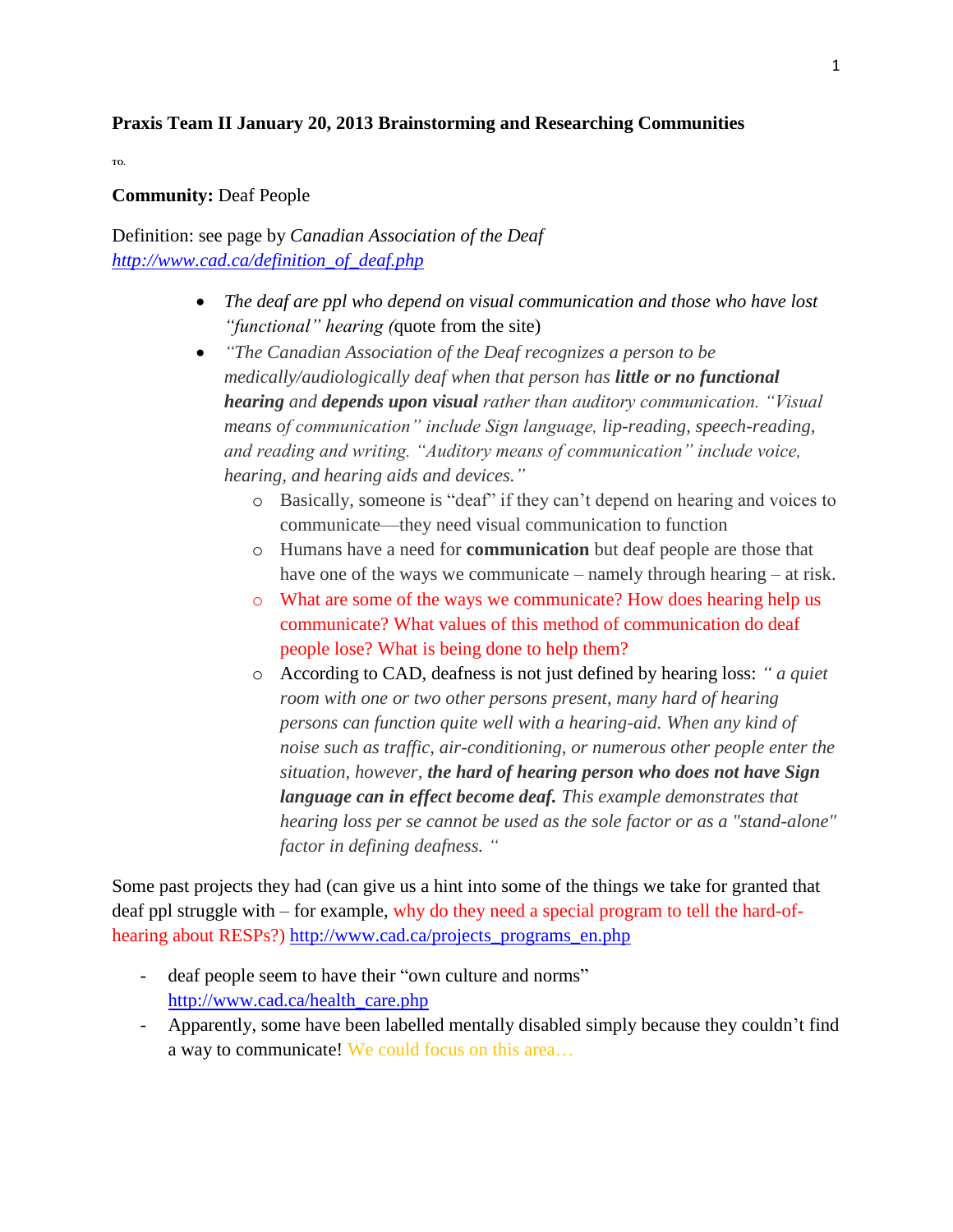Apparently, there are also issues with accessibility services in publically funded services and buildings: *"The decision of the Supreme Court in 1997 in the case of Eldridge v. B.C. confirmed that any health care service, facility, or good that receives federal funding, whether directly or indirectly, must provide accessibility to those services, facilities, and goods for people who are deaf, hard of hearing, or otherwise disabled or handicapped."*

[http://www.cad.ca/health\\_care.php](http://www.cad.ca/health_care.php) Is there a way we could make it easier for facilities to be more accessible for the deaf? Also relates to Dimmy's LONG TERM HEALTHCARE BRAINSTORM – we could look at the community of deaf people in nursing homes!

Also, issue with **identifying early children with deafness**, and **teaching them Sign Language (according to CAD)** or at least some method of communication that will enable them to be literate, and have employment prospects. (see ``Deaf Children and Youth" [http://www.cad.ca/health\\_care.php](http://www.cad.ca/health_care.php) ) Is there a way to make it easier to identify deafness? What are the current ways of identifying deafness in people? What are the possible languages/methods of communication deaf people can use? How do deaf people currently communicate? How do the different types of deaf people communicate? Are there differences in the ways the different types of deaf people communicate? What are some of the issues in these methods of communication?

Also, hearing aids are EXPENSIVE b/c they cost around \$1000, medi-care covers only parts of it every couple of yrs, AND the hearing aids usually have parts that must be replaced every couple of years – at least according to CAD [http://www.cad.ca/health\\_care.php](http://www.cad.ca/health_care.php) (under medical expenses) we need to verify these claims that CAD made!

audiology and otolaryngology departments; also accessibility in the hospital – Community: Deaf Patients what are the statistics on the number of deaf people in hospitals? Is it significant enough to make it accessible to them? Will it benefit other communities? [http://www.cad.ca/health\\_care.php](http://www.cad.ca/health_care.php)

Under "Deaf Doctors" imply that maybe the U.S. could be used as a **reference/example** of how we can make deaf people successful in professional fields such as medicine. [http://www.cad.ca/health\\_care.php](http://www.cad.ca/health_care.php)

On the resource's credibility: CAD is a charitable organization and therefore quite biased and opiniated. We will have to cross-check all the values (such as statistics and cost in healthcare) that they used in making their arguments. They have a lot of info on just about everything about deaf people though, so that's good.

There are a whole bunch more topics from the CAD resource that we could use if needed, but I have to go on to another resource.

Survey from Ontario Association of the Deaf (OAD): [http://www.deafontario.ca/2013-OAD-Survey](http://www.deafontario.ca/2013-OAD-Survey-quality-life.pdf)[quality-life.pdf](http://www.deafontario.ca/2013-OAD-Survey-quality-life.pdf)

On *Onatriodeafsports [\(http://ontariodeafsports.on.ca/?page\\_id=2\)](http://ontariodeafsports.on.ca/?page_id=2)* call the community "Deaf and Hard of Hearing people in Ontario"  $\rightarrow$  so not just "deaf" but also "hard of hearing" defines the community.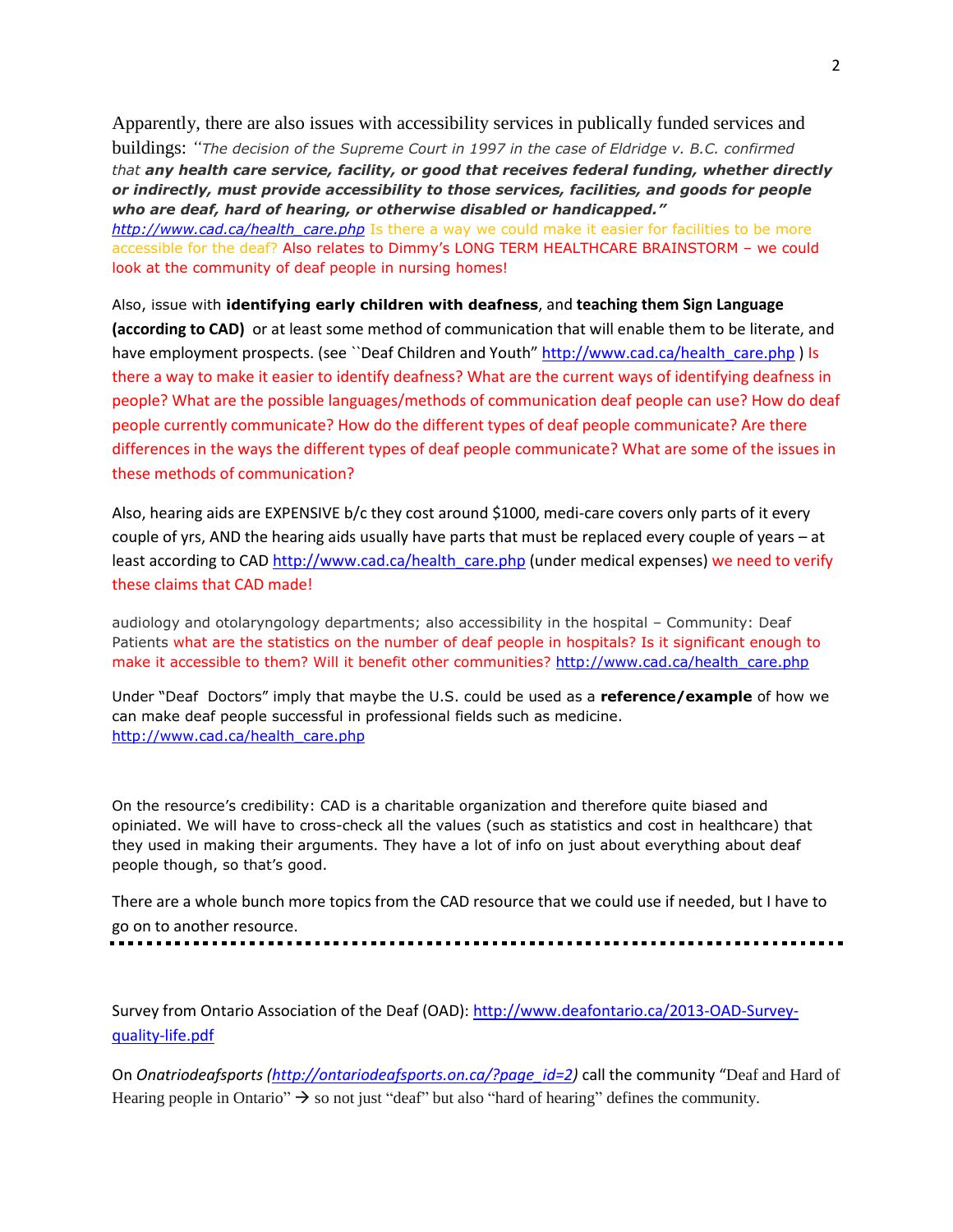$\circ$  A member of sports alliance Ontario (SAO)  $\rightarrow$  so obviously some ppl are trying to be considerate of deaf people

| Communication                | Improve communication within the Ontario Deaf Community.                                                                                                                             |
|------------------------------|--------------------------------------------------------------------------------------------------------------------------------------------------------------------------------------|
| <b>Finance</b>               | Increase the Ontario Association of the Deaf Service provision<br>and finance security.                                                                                              |
| American Sign Language (ASL) | Promote the recognition and preservation of American Sign<br>Language as a natural birthright for Deaf people.                                                                       |
| <b>Audism</b>                | Increase awareness about Audism, a term used to describe<br>discrimination against Deaf and hard of hearing people where<br>spoken language is considered superior to sign language. |
| <b>Education</b>             | Improve the quality of education for Deaf children attending<br>provincial, public and separate school boards in Ontario.                                                            |
| Interpreting                 | Support the expansion of interpreting services and ensure high<br>quality of service provision.                                                                                      |
| Advocacy                     | Develop avenues of advocacy to promote leadership and self-<br>determination for the following groups:                                                                               |
|                              | • Deaf Blind<br>• Aboriginal Deaf                                                                                                                                                    |
|                              | • Deaf Youth<br>• Deaf persons with HIV/AIDS                                                                                                                                         |
|                              | • Deaf Seniors<br>• Unemployed Deaf                                                                                                                                                  |
|                              | • Langue des signes québécoise (LSQ)                                                                                                                                                 |

From the OAD website [\(http://www.deafontario.ca/strategic.html](http://www.deafontario.ca/strategic.html)):

Communication – refer to questions on pg 2 about how and what the problems are with deaf people communicating.

Finance – what do they need money for? Health-care? What else?Are Deaf people more at-risk financially than other communities? Why?

American Sign Language as a method of communication. What are the benefits to it? What are the drawbacks? Exactly how do deaf ppl communicate with this? Since some of them don't know the words or sounds of the words. Again, how does the type of deafness affect how they understand objects and/or are able to communicate?

Deaf people (who were born that way) can't speak either, right? So they are almost mute too? – Research! Is there a way in which they can learn to recognize the sounds? Or speak?

Education – Community: Deaf children in

- o Public school
- o Private school
- o Separate school boards (like Catholic)

Other communities – deaf blind, deaf youth, aboriginal deaf, deaf seniors, deaf people with HIV/AIDS, unemployed deaf – Are there problems common to all these specific communities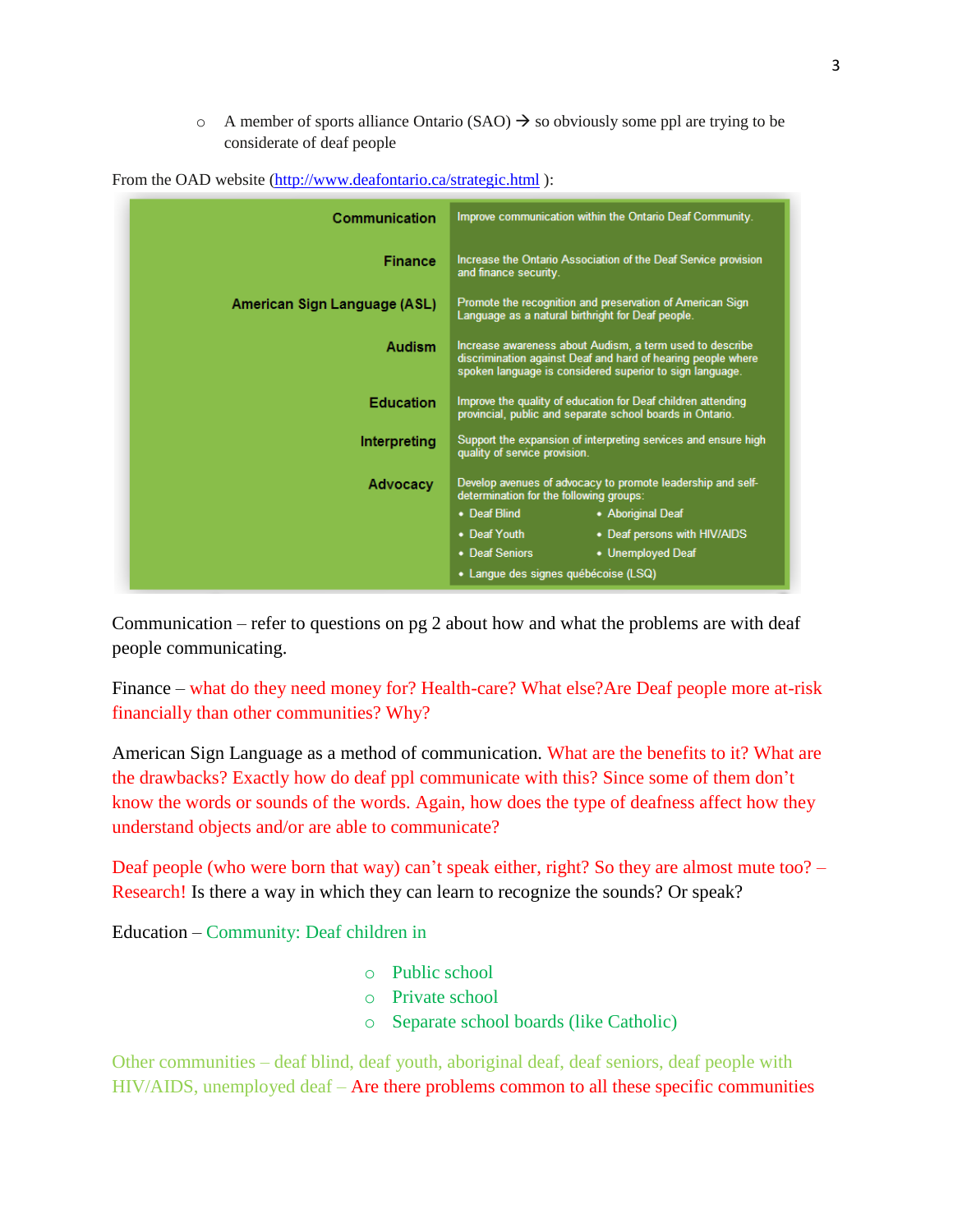that could be narrowed down to a specific community?(e.g. General:I need this thing Specific: How can I apply this problem in a classroom setting?)

There is also the *Deaf Outreach Program.<http://www.deafontario.ca/dop.html>*

## Important stakeholder in Toronto: **Toronto Association of the Deaf**

- o they hold sport and social events for the deaf
- $\circ$  I think the other Toronto assocations, such as the Ontario Deaf Sports, may descend from the TAD
- o TAD itself seems to be a subhead of OAD see membership form: <http://www.deaftoronto.ca/images/Pages/membershipforms.pdf>
- o Contact info for this stakeholder:<http://www.deaftoronto.ca/index.php/contact>
	- $\circ$  A stakeholder b/c they represent the needs of the deaf community in Toronto

Another stakeholder/representative in Toronto[: http://silentvoice.ca/about-us/](http://silentvoice.ca/about-us/) Silent Voice

- **o** Location: GTA  $\rightarrow$  is GTA within the assignment guidelines???
- $\circ$  Would work if we are focusing on deaf children, because that is what they're about

They're contact info: 50 St. Clair Ave East Suite 300 Toronto, ON M4T 1M9

416-463-1104 (Voice)

416-463-3928 (TTY) 416-778-1876 (fax) [silent.voice@silentvoice.ca](mailto:silent.voice@silentvoice.ca)

<http://silentvoice.ca/wp-content/uploads/2012/03/Organizational-Chart-November-20121.pdf> intersting, each of the subheads is sort of like a specific community within the deaf community

- Deaf people who pay taxes (Tax Clinic heading)
- Youth
- Students
- Deaf Teachers
- Deaf people looking for houses
- Deaf people communicating with hearing family members (or vice versa)
- Deaf Parents with hearing children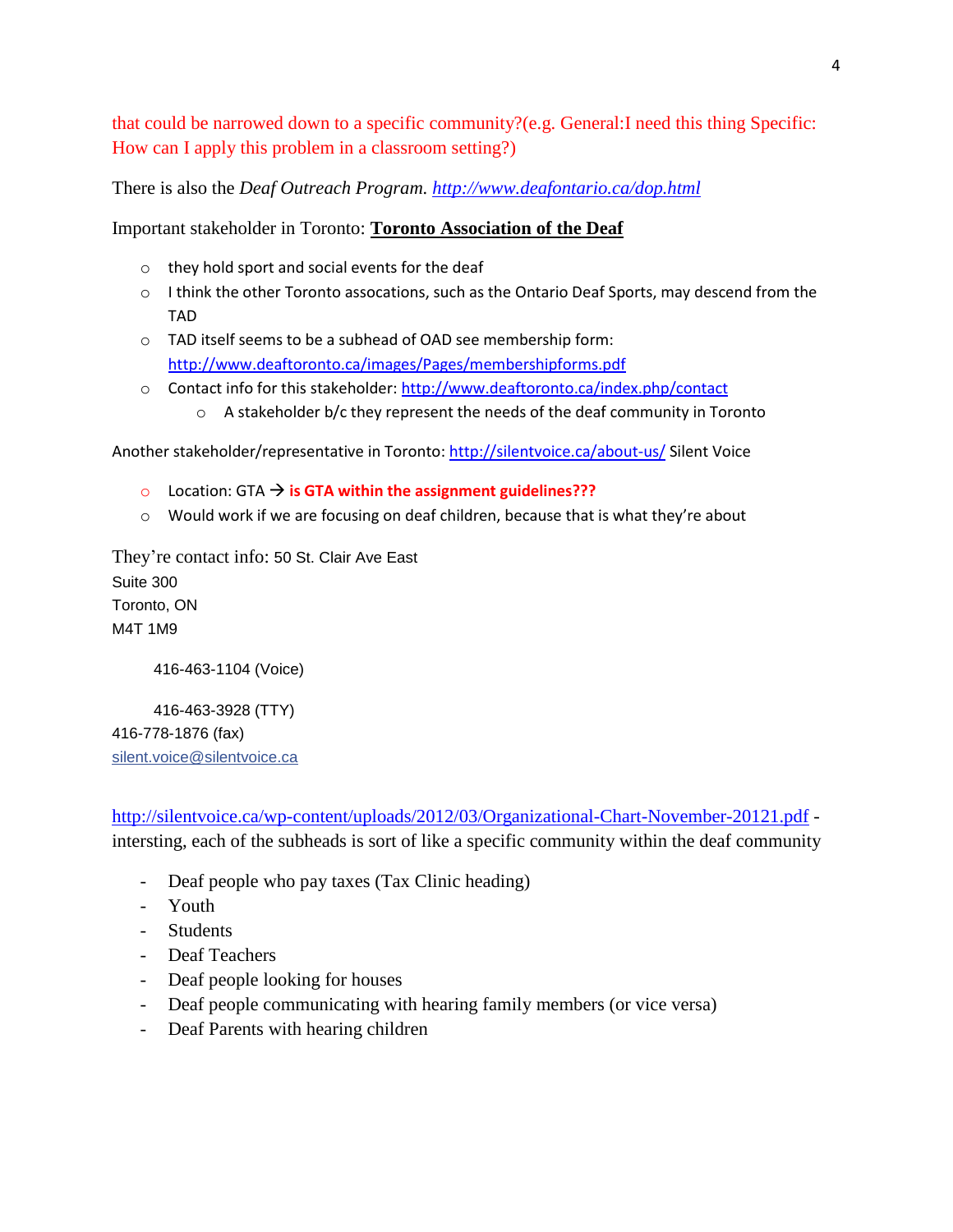Another stakeholder we could visit is the Deaf Culture Centre – it seems to literally be a museum dedicated to understanding deaf culture and life <http://www.deafculturecentre.ca/Public/home2.aspx>

Times to visit: Mondays – closed, Weekdays and Saturday – 11am to 6pm, Friday 2-6, Sundays  $12 - 5$ 

[http://www.deafculturecentre.ca/Public/Page/Files/10\\_Guided%20Tours.pdf](http://www.deafculturecentre.ca/Public/Page/Files/10_Guided%20Tours.pdf) – guided tours to "immerse yourself in deaf culture"  $\rightarrow$  good and fun way to research!

The Deaf and Hard of Hearing Society:<http://www.dhhs.ca/>

News article about police officers reaching out to the deaf community: <http://www.torontopolice.on.ca/modules.php?op=modload&name=News&file=article&sid=6085> How do they call 9-1-1???? Leaving the line open doesn't necessarily work…police officers may not realize they are deaf and/or can't speak – would also be a problem for **mute** people as well. What are current other solutions?

More Stakeholders:

<http://www2.bobrumball.org/> - Bob Rumball Organizations; in Toronto The Bob Rumball Centre for the Deaf – a community recreational centre

<http://www.dhhs.ca/> - Deaf and Hard of Hearing Society

Now, clearly, "Deaf People or the Deaf Community" is TOO BROAD of a community for us to work with, so here's a list of more specific communities we could focus on:

- People who acquired deafness (so at one point they could hear)
- People born deaf, who could never hear (how is this different from acquired deafness?)
- Deaf people who pay taxes (Tax Clinic heading)
- Deaf Children
	- o Deaf babies, unidentified/incorrectly diagnosed deaf children
- Deaf patients with a terminal illness
	- o Deaf patients in hospice and palliative care
- Deaf people in a nursing home/long term care RELATES TO DIMMY'S BRAINSTORM
- Deaf with other disabilities
	- o Deaf and mute
	- o Deaf and blind
	- o Deaf and unable to walk
- -
- Deaf Aboriginals
- Deaf workers/those who want to work Unemployed deaf